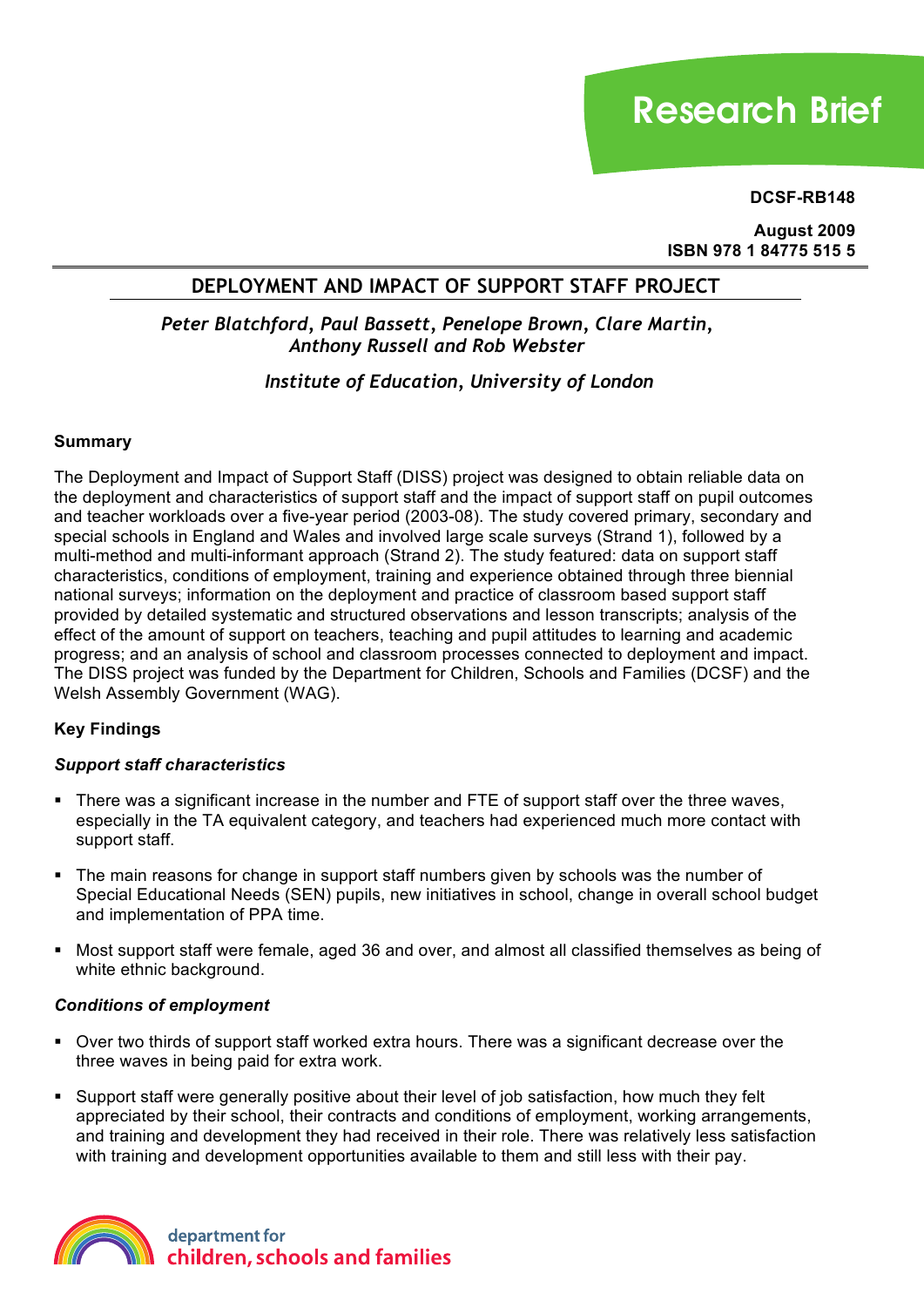# *Preparedness*

- The majority of support staff experienced training of some kind over the three waves, with TA equivalent, pupil welfare and administrative staff most likely to have attended.
- ! The majority of teachers had not had training to help them work with support staff in classrooms, even though the number of teachers involved in training support staff had increased at each wave.
- ! The majority of teachers did not have allocated planning, feedback or other allocated time with support staff they worked with in the classroom.

## *The deployment of support staff*

- ! Classroom based support staff had a pedagogical role, supporting and interacting with pupils, and this exceeded time assisting the teacher or the school.
- TAs in primary schools tended to support children in small groups, while in secondary schools they supported individual students. The vast majority of support provided by TAs, both in and out of the classroom, was for low attaining pupils and those with SEN.
- ! At secondary level the more contact pupils had with support staff the less individual attention they had from teachers.

## *The practice of support staff*

! TAs interactions with pupils, compared to teachers' interactions with pupils, tended to be more concerned with the completion of tasks rather than learning and understanding, and TAs tended to be reactive rather than proactive.

## *The impact of support staff*

- ! Support staff had a positive effect on teachers' workload, level of job satisfaction and levels of stress.
- Teachers felt that support staff had a positive effect on the quality of teaching and observations showed a positive effect of classroom based support staff

on the overall amount of individual attention and on classroom control.

- ! Analysis of the extent to which the amount of extra support received by pupils over a school year improved their 'Positive Approaches to Learning' (PAL) showed little evidence of an effect at Wave 1 or at primary level for Wave 2, but there was a strong relationship at Year 9 at Wave 2. The more support received, the lower their distractibility and disruption and the better their relationships with peers, being independent and following instructions.
- ! At both Wave 1 and 2 there was a consistent negative relationship between the amount of support a pupil received and the progress they made in English and mathematics, and also at Wave 2 in science, even after controlling for pupil characteristics like prior attainment and SEN status. The more support pupils received, the less progress they made.

## **Introduction to the DISS Project**

In the past few years there has been a huge growth in the range and number of support staff in schools. The main reasons for this include delegation of funding for special educational needs (SEN), accompanied by increased provision of teaching assistants (TAs) for pupils with statements of special educational needs; introduction of the national literacy and numeracy strategies; and the introduction in January 2003 of *'The National Agreement: Raising standards and tackling workload'* (NA), by the Government, local government employers and school workforce unions. The NA set out a number of measures designed to raise pupil standards, tackle teacher workload, and to create new support roles<sup>1</sup>.

 $1$  Although the study was carried out during the period the National Agreement was introduced it was not within the study's remit to directly address the impact of these reforms, or to assess how far participating schools had completed NA contractual changes or remodelling changes; the focus was on the deployment and impact of support staff.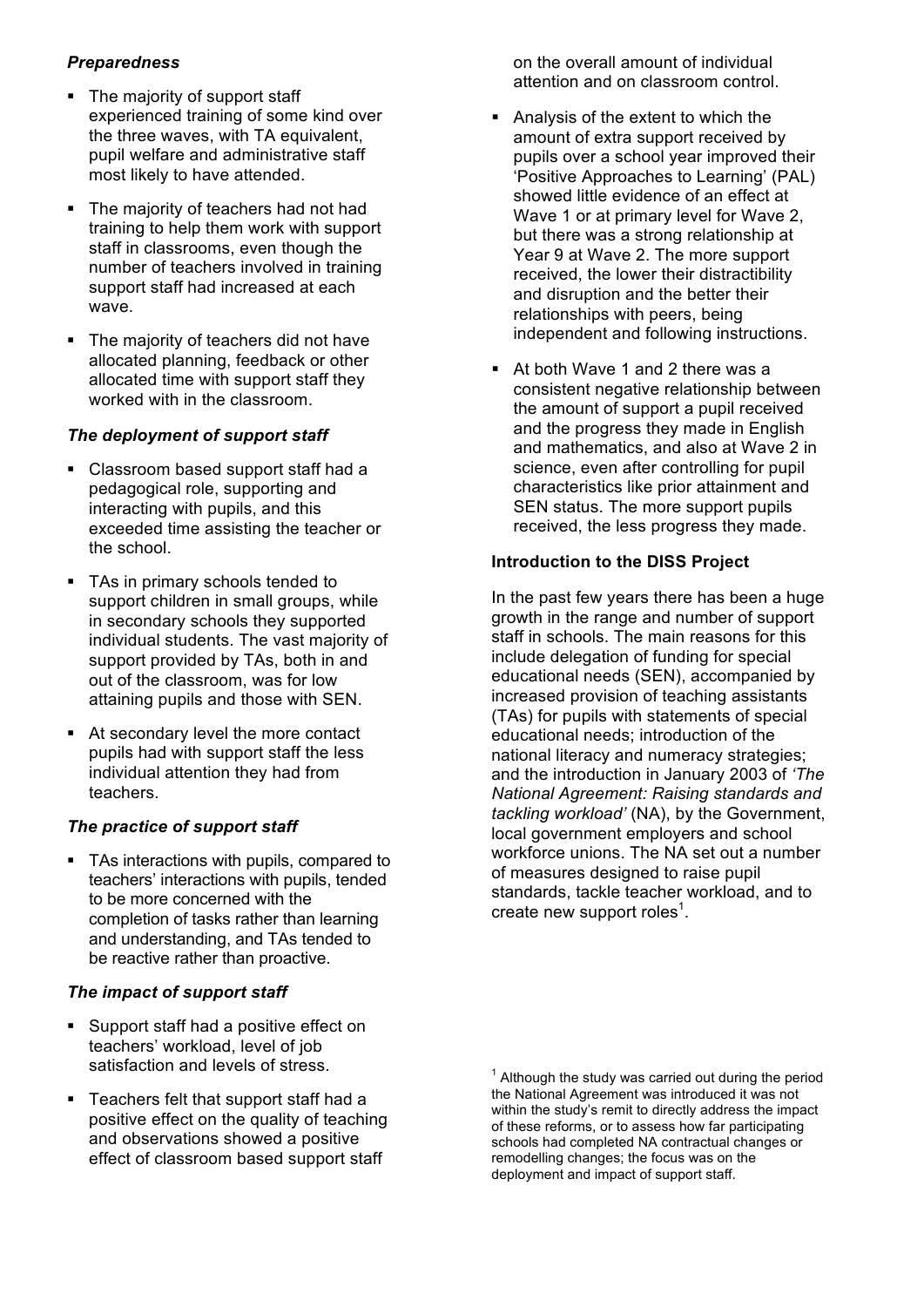In 2003, research provided only limited information on the deployment and impact of support staff in schools $2$ , and the processes through which impact is maximised or inhibited. The five-year DISS study was designed to help fill these gaps by obtaining comprehensive and reliable data from England and Wales. The two main aims of the project were:

- 1. To provide an accurate, systematic and representative description of the types of support staff in schools; their characteristics and deployment in schools, and how these have changed over time
- 2. To analyse the impact or effect of support staff on teachers and teaching, pupil learning and behaviour, and on how impact is affected by school management and communications, and how this has changed over time.

## **Methodology**

The DISS study is the first to systematically address the deployment and impact of all categories of support staff across all school sectors (primary, secondary and special). The study was not restricted to pupils with SEN or on School Action, etc, but covered all pupils who received support.

*Strand 1* addressed the first main aim and involved three biennial questionnaire surveys - the Main School Questionnaire (MSQ), the Support Staff Questionnaire (SSQ), and the Teacher Questionnaire (TQ). Over the three 'waves' there were a total of around 20,000 completed questionnaires. The Wave 2 SSQ also collected 1,500 detailed timelogs completed by support staff to show the type and extent of their various activities over a school day.

*Strand 2* used a multi-method approach, combining quantitative and qualitative methods, to obtain a detailed and integrated account of the deployment and impact of support staff. *Strand 2 Wave 1*

 $2$  Howes, A., Farrell, P., Kaplan, I. and Moss, S. (2003) *The impact of paid adult support on the participation and learning of pupils in mainstream schools*. London, IoE, Evidence for Policy and Practice Information and Co-ordinating Centre (EPPI Centre)

took place in 2005/06 and had three main components:

- 1. The first wave of the Main Pupil Support Survey (MPSS) involved a sample of 2,528 pupils across Years 1, 3, 7 and 10 in 76 schools and analysed effects of the amount of support across the school year (through teacher ratings and data from systematic observations) on pupils' academic progress over the year (based on National Curriculum levels and Key Stage test results) and 'Positive Approaches to Learning' (PAL), controlling for other factors likely to confound this relationship, (e.g., prior attainment, SEN status<sup>3</sup>, gender, pupil family income, income deprivation, ethnic group, pupil age, and English as an additional language).
- 2. A systematic observation component resulted in 34,420 separate data points on the nature and contexts of TA-pupil interactions
- 3. Strand 1 case studies focussed on the school processes connected to the deployment of support staff and was based on observations and interviews with 500 staff and pupils in 47 schools.

*Strand 2 Wave 2* took place in 2007/08 and had two components:

- 1. The second wave of the MPSS involved an increased sample of 5,672 pupils across Years 2, 6 and 9 in 77 schools.
- 2. Strand 2 case studies involved 95 interviews in 18 schools and focused on classroom based support staff. They also involved structured observations (1,502 observations) and transcripts of the interactions between teachers and pupils (5,226 utterances) and TAs and pupils (2,295) utterances in the same classrooms.

## **Results**

In this report we summarise the results across the whole study thematically, highlighting changes over time.

 $3$  It is recognised that within the SEN category there are sub-types of SEN, but numbers were too small to treat them separately.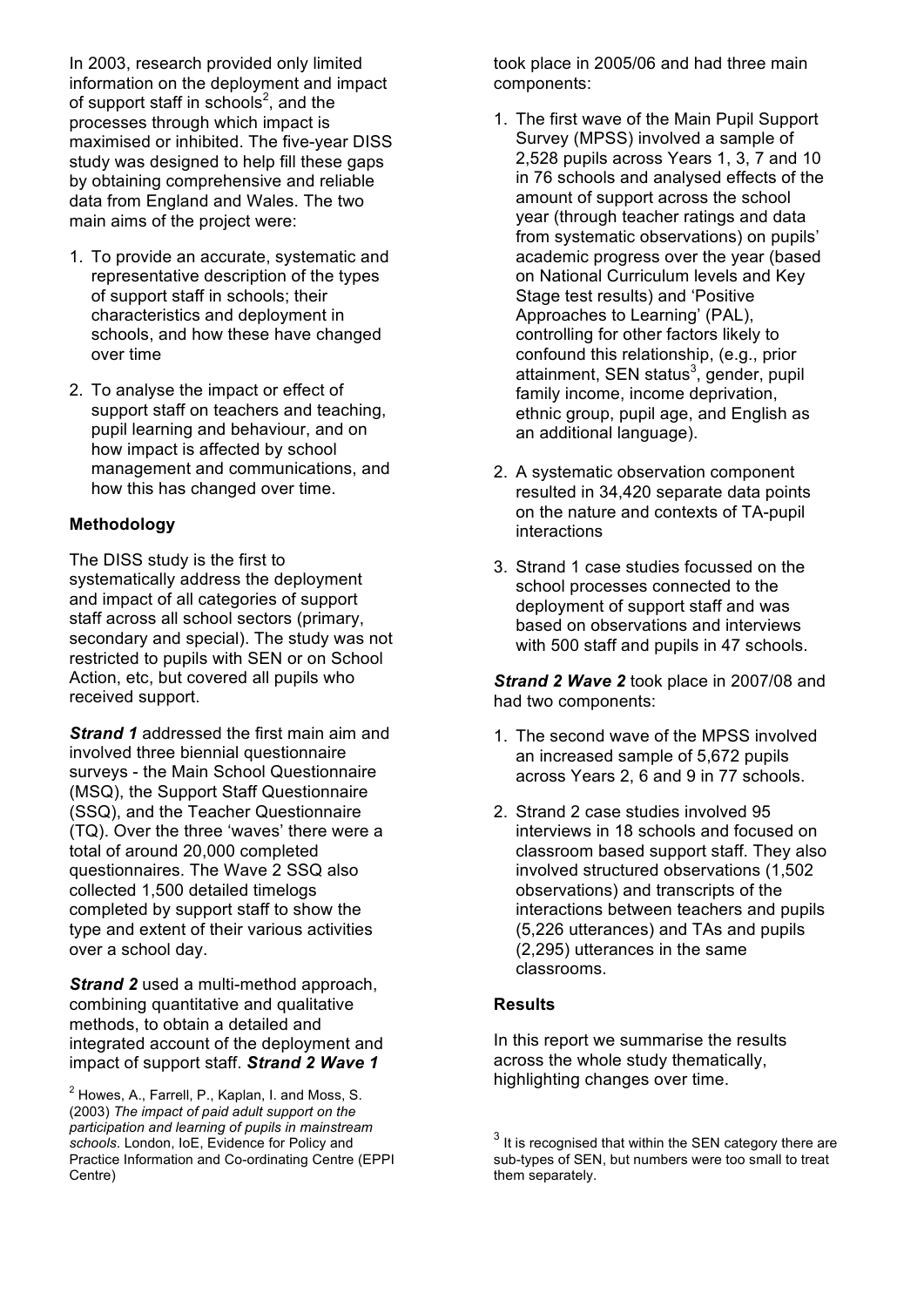## **Support staff characteristics**

One of the main contributions of the early stages of the DISS project was to develop a typology of all support staff in schools based, not on *a priori* notions of which post titles should go together, but on the basis of statistical analysis of similarities in the tasks that they performed. This analysis led to classification of support staff into seven categories (TA equivalent; pupil welfare; other pupil support; technicians; administrative staff; facilities staff; and site staff) and was the basis of all other analyses in the study. A reanalysis with data from Wave 3 indicated some changes but suggested that the classification was still similar to the original.

In recent years the rise in numbers of school support staff has accelerated considerably. Official DCSF figures for January  $2008<sup>4</sup>$  estimate that nearly one in four people in the entire school workforce is a TA. In keeping with this picture, the DISS results showed large increases in numbers and FTE (full time equivalent) of all support staff. Increases were most marked for TA equivalent staff, and to a lesser extent the other six categories (pupil welfare, other pupil support, facilities, administrative, site staff and technicians). The main reason given by schools for the change in support staff numbers was the number of SEN pupils, followed by new school-led initiatives, change in overall school budget, and the introduction of PPA (planning, preparation and assessment) time.

Having controlled for other variables including pupil numbers, special schools had the largest numbers of support staff on average and showed the largest perceived change in numbers. The vast majority of support staff were white females, aged 36 or over. Men and black and minority ethnic groups remained under-represented in the support staff population, particularly in classroom based roles.

At Wave 3, 35% of support staff had qualifications above GCSE level and 65% had qualifications at GCSE level or lower. Site and facilities staff and other pupil support staff had the lowest academic qualifications, whilst pupil welfare staff and technicians had the highest. There was a statistically significant tendency for support staff to be less qualified over time. At Wave 3, 60% of support staff reported that they did not need specific qualifications in order to be appointed to their post, and 45% were required to have previous experience.

## **Conditions of employment**

The average number of hours worked per week was similar across the three Waves (22-23 hours). Almost one in five staff at Wave 3 worked full time and there were signs this figure decreased over the three Waves<sup>5</sup>. At all three waves, contracted hours were lower in primary schools than in secondary and special schools, and pupil welfare, technicians, administrative and site staff worked the longest hours. At Waves 2 and 3, a third of all support staff said that they would like to work more hours, with TA equivalent staff the most keen.

Most support staff were on permanent contracts (88%). The average wage at Wave 3 was £9.71 per hour (£8.80 per hour at Wave 1). At all three Waves, staff in primary schools received the lowest wages. There was a significant increase in salaries across the three Waves for all support staff groups, except other pupil support staff. The highest average salaries were paid at Wave 2 to pupil welfare and administrative staff, and at Wave 3 to technicians and administrative staff, whilst the lowest salaries at all three waves were paid to other pupil support staff, facilities and site staff. Several factors influenced support staff wages: characteristics of support staff, such as qualifications, gender and age; a 'disadvantage' effect, reflected in higher wages more likely with a higher percentage of SEN and pupils eligible for free school meals; an area effect (e.g., London); and school size.

4 DCSF (2008) *Statistical First Release (SFR 26/2008): School workforce in England (including local authority level figures), January 2008 (revised)*

 $<sup>5</sup>$  Full time was defined as 35 hours or more</sup>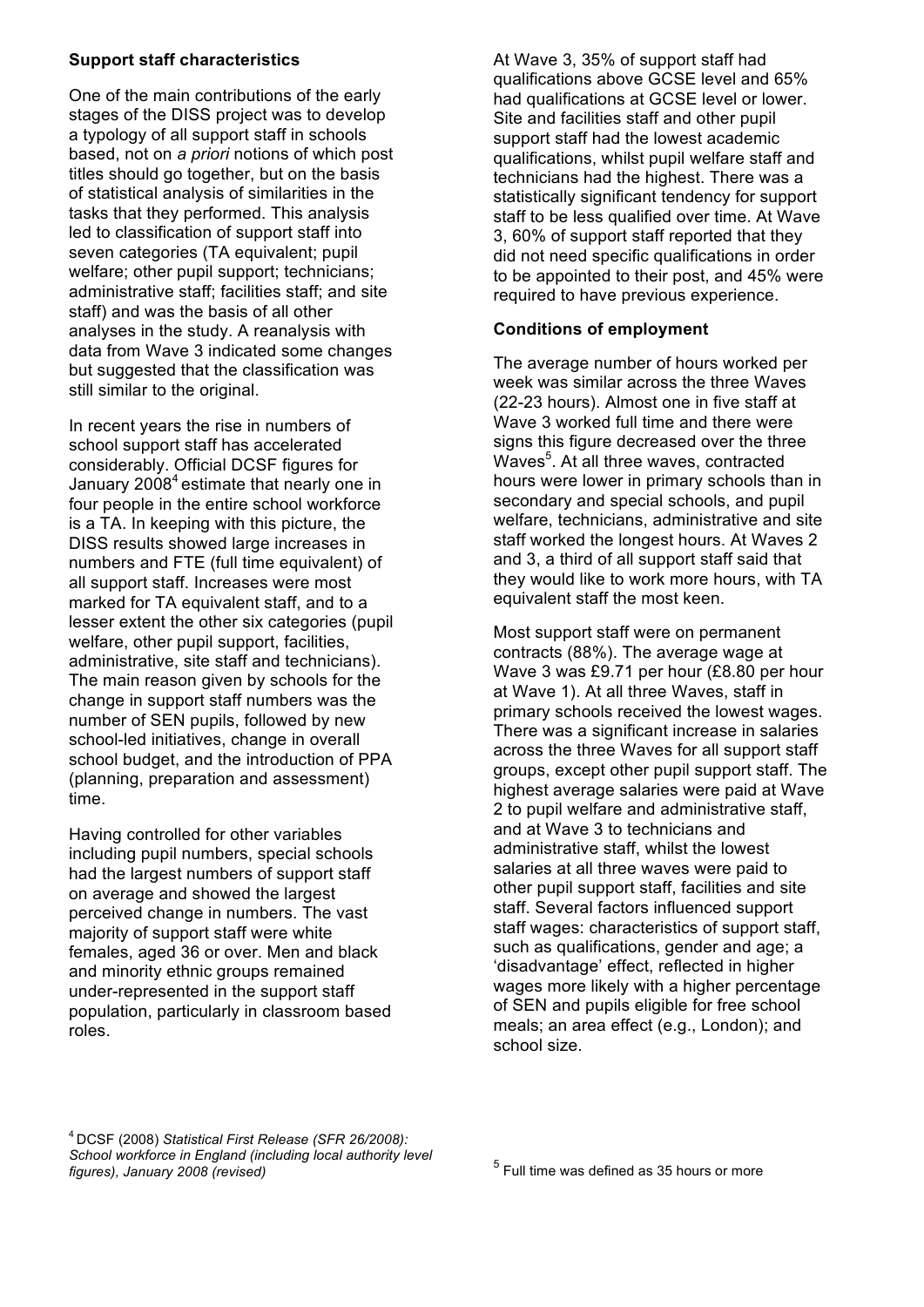Over two thirds of staff at Waves 2 and 3 worked extra hours. This was an increase on Wave 1, though necessary changes in the way the questions were asked means this change should be treated cautiously. In Waves 2 and 3 a distinction was made between extra work that was required and extra work undertaken voluntarily. Extra hours on a voluntary basis were three times as frequent as extra time required by a member of staff. At both Wave 2 and 3, TA equivalent, administrative and site staff were the most likely to work extra hours, whether required or voluntarily, whilst other pupil support and facilities staff were the least likely to work extra hours. The balance shifted more to working voluntarily (as opposed to being 'required' to work) in the case of TA equivalent, pupil welfare, technicians, and administrative staff. For the most part support staff worked on their usual tasks (90%), though over a quarter (26%) worked on tasks that were not a part of their usual jobs. There was a statistically significant decrease over the three waves in being paid for extra work. It was clear from the case study data that the 'goodwill' of support staff was vital to their deployment in schools.

There were differences between the three school sectors in terms of appraisal, supervision, and line management and performance review of support staff. Staff in secondary schools were less likely to be supervised and line managed by a teacher, more likely to be supervised by someone else, or alternatively not supervised by anyone. Strand 2 case studies suggested that support staff felt teachers and pupils did not always understand their roles, and this affected their sense of being of value to the school.

Support staff had a great deal of satisfaction from their work in schools. Over three quarters were satisfied with their contracts and conditions of employment, working arrangements, and training and development they had received in their role. There was relatively less satisfaction with training and development opportunities available to them (62%) and still less with their pay (44%), particularly amongst TAs and technicians.

#### **Preparedness**

'Preparedness' took two forms: first, training and professional development of support staff and teachers, e.g., to know how to direct and organise the work of support staff; and second, time for joint planning and feedback between support staff and teachers.

Attendance of support staff at training was most likely at school-based INSET (two thirds), while just half of support staff had attended non-school based INSET or other education and training relevant to their post in the last two years. TA equivalent and pupil welfare staff were the most likely to have attended training during this period. Overall satisfaction with training was high but staff in secondary schools were less satisfied with the training received and training opportunities available to them, compared to staff in primary and special schools.

At each wave of the Strand 1 surveys, about three quarters of teachers reported never having had any training or development to help them work with support staff, and this was despite the fact that teachers' involvement in the training or development of support staff had increased at each wave, from 40% at Wave 1 to 55% at Wave 3. At Wave 3 just under half of teachers were positive about the training they had received, and 75% of teachers who responded reported that such training lasted only one day or less. At Waves 2 and 3, only a third of the teachers who line managed support staff had received any training or development to help them with this role, and just over half at each wave said that it was useful. Of teachers who had not been involved in the training and development of support staff, 74% reported that they would have found it useful.

A constant finding of the DISS project has been the lack of meaningful time for joint planning and preparation before, and for feedback and reflection after, lessons. The majority of teachers did not have allocated planning or feedback time with the classroom based support staff they worked with. At Wave 3 of the Strand 1 surveys, for example, only a quarter of all teachers had any such time with TAs. Teachers in secondary schools were particularly unlikely (around 1 in 20) to have such time. Strand 1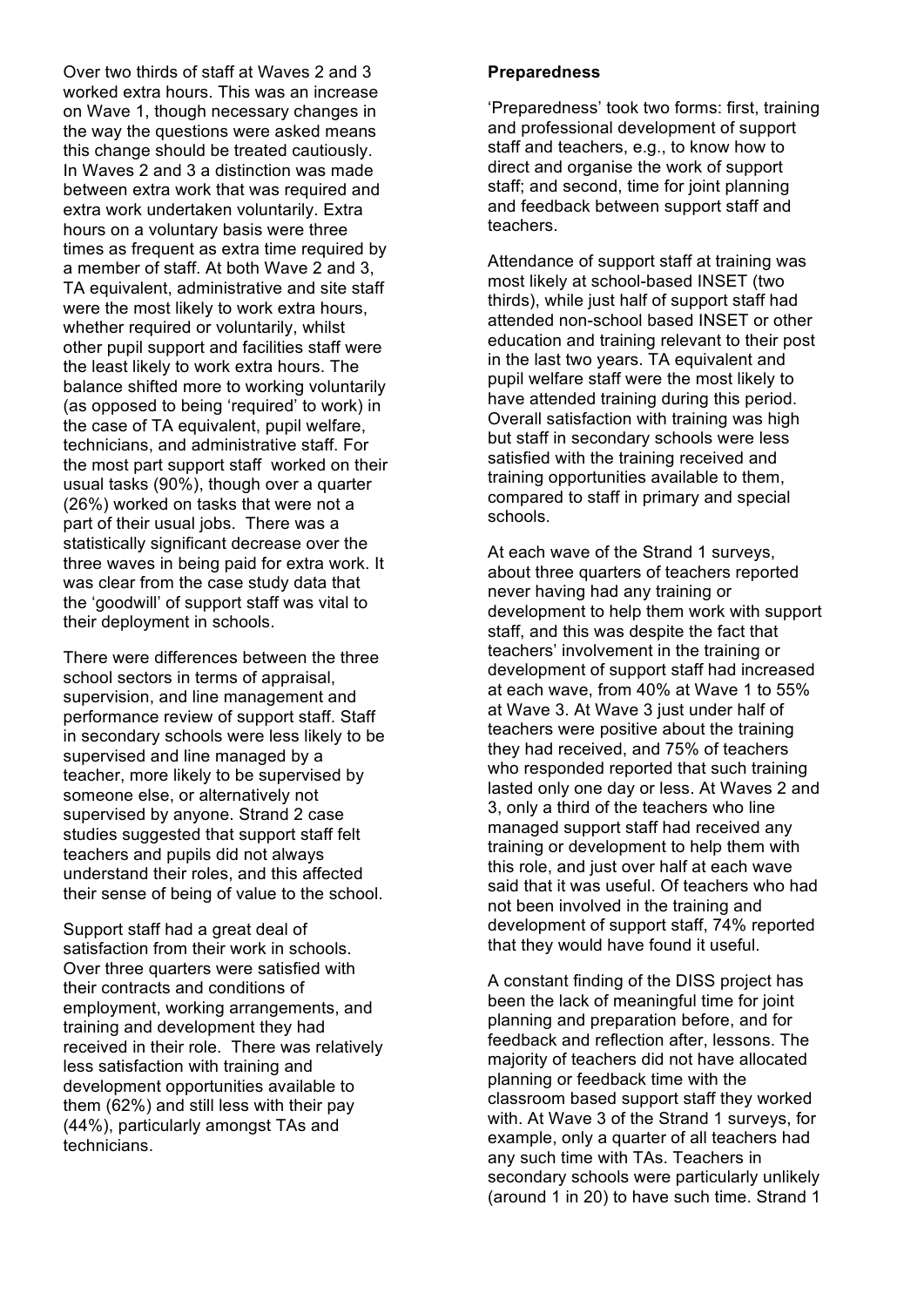survey and Strand 2 case study data showed that teacher-support staff communication was often ad hoc (e.g., before / after school; during break or lunch times) and this could affect support staff's potential for effective involvement with pupils. It was mainly due to the goodwill of support staff meeting in their own unpaid time that many teachers had an opportunity for planning and feedback. The DISS findings therefore point to a lack of preparedness for both support staff and teachers. The case studies revealed that the majority of comments concerning preparedness showed TAs and cover supervisors felt under prepared for their roles, picking up subject and pedagogical knowledge by 'tuning in' to the teachers' delivery. Cover supervisors described going into lessons 'blind'. Teachers were often detached from the planning and preparation of the intervention sessions that they delegated to TAs. TAs therefore often operated in a reactive rather than proactive way, responding to the immediate demands of the lesson and the pupil rather than building on prearranged instructional aims.

#### **The deployment of support staff**

There is much debate about the appropriate role of support staff in schools and how this differs from the role of teachers<sup>6</sup>. In line with this, there were issues arising out of the Strand 2 case studies concerning 'role clarity', 'role creep', and difficulties in distinguishing the role of classroom based support staff in relation to terms like 'supervision', 'support', 'monitoring' and 'teaching'. Here we draw on quantitative and qualitative data from the DISS project to describe the key features of what, in reality, support staff actually did in schools.

6 In the UK: Beeson, C., Kerry, C. & Kerry, T. (2003) *The Role of Classroom Assistants*. Birmingham, National Primary Trust; Farrell, P., Balshaw, M. & Polat, F. (1999) *The Management, Role and Training of Learning Support Assistant*, London, Department of Education and Employment; Mistry, M., Burton, N. & Brundrett, M. (2004) Managing LSAs: an evaluation of the use of learning support assistants in an urban primary school, *School Leadership and Management*, 24(2), 125–137; Moran, A. & Abbott, L. (2002) Developing inclusive schools: The pivotal role of teaching assistants in promoting inclusion in special and mainstream schools in Northern Ireland, *European Journal of Special Needs Education*, 17(2), 161–173; Schlapp, U., Davidson, J. & Wilson, V. (2003) An 'extra pair of hands'?: Managing classroom assistants in Scottish primary schools, *Educational Management and Administration*, 31(2), 189–205.

Results showed there had been a huge increase in day-to-day contact between teachers and all types of support staff, which had accompanied the NA and the resulting increase in support staff numbers. Perhaps of greatest note was the substantial increase between Waves 1 and 3 in contact between teachers and staff who were not based in the classroom. Results from timelogs completed by support staff showed that across all categories of support staff, about twice as much time was spent supporting the school, either in terms of administrative or communicative activities, as was spent supporting the pupils in terms of direct learning support, direct pastoral support or indirect support. In contrast to the picture for support staff as a whole, TA equivalent staff spent by far the greatest amount of time of all categories of support staff on direct learning support for pupils. Such staff had a distinct pedagogical role, supporting and interacting with pupils, and this exceeded time assisting the teacher or the school. This finding was supported by results from systematic observation, Strand 2 case studies and headteachers' comments from the MSQ.

Structured and systematic observations showed that TAs in primary schools tended to support children in small groups, while TAs in secondary schools were more likely to support individual students. The vast majority of in-class support provided by TAs was for low ability / SEN pupils, with this being more common in secondary schools than in primary schools. Support for high and middle ability pupils was almost nonexistent at both primary and secondary level.

Systematic moment-by-moment observations showed that pupils had very different types of contact with teachers and support staff. With teachers they were more likely to be one of a crowd, and this applied particularly to the non-SEN group. While with support staff pupils tended to be the main focus of attention and have more active and sustained interactions with them, and this applied particularly to those with higher levels of need.

Lower attaining pupils and those with SEN are likely to have hard to diagnose and complex difficulties but in many cases such pupils were routinely taught for much of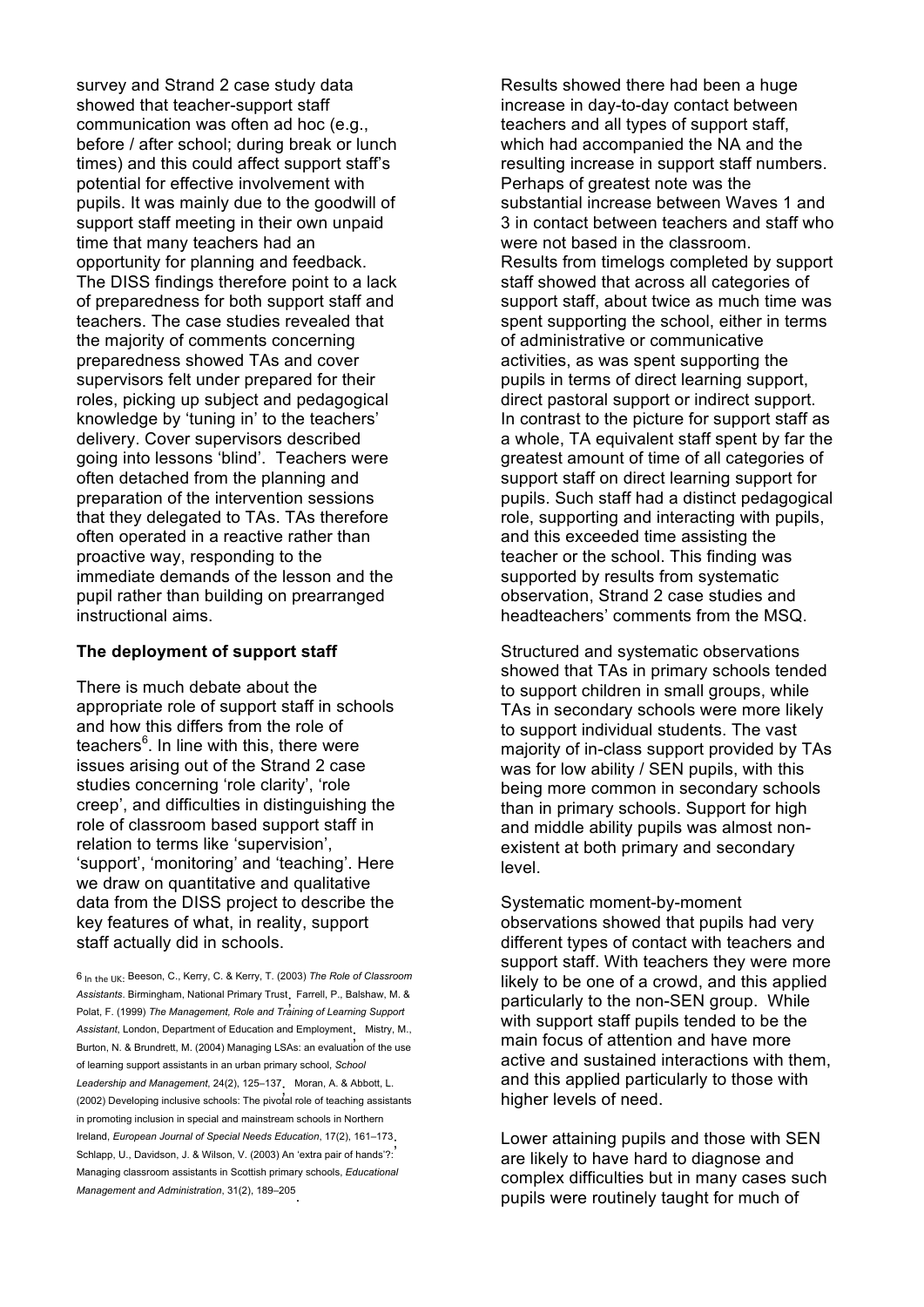their time by TAs, not teachers. The systematic observation analysis showed that as pupils had more contact with support staff they had less interaction with teachers; in this sense support staff provided alternative, rather than additional, support.

More information on this finding can be found in Blatchford et al.  $(2009)^7$ .

TAs could effectively take over day-to-day responsibility for an individual or small group of pupils. Teachers did not therefore always have moment-by-moment responsibility for the curriculum and pedagogical planning for pupils supported by support staff.

### **The practice of support staff**

Here we use the generic term 'practice' in a pragmatic way to cover the classroom interactions that take place, and concentrate on the interactions of TAs and teachers with pupils. Study of these interactions is important because models of effective teaching, as well as the common sense view, see the interactions between educator and pupil as at the heart of the pupil's educational experience and their learning. There were three sources of data.

First, some headteachers interviewed in the Strand 2 Wave 2 case studies were strongly of the view that support staff were essential to inclusion and differentiation. The case studies showed that interactions between TAs and pupils could be informal and personalised, aiding engagement, but they could also be reactive and unplanned on the part of the TA and encourage pupil dependency and separation from their teachers, the curriculum and their peers.

Second, analysis of systematic observation data showed that pupils' exchanges with teachers and support staff was very different. Pupils were more likely to passively 'attend' to teachers, whilst they engaged in far more active, sustained interaction with support staff.

 $^7$  Blatchford, P., Bassett, P., Brown, P. and Webster, R. (2009) The effect of support staff on pupil engagement and individual attention. *British Educational Research Journal*, iFirst Article, 1-26

Third, analysis of transcripts of TA-pupil and teacher-pupil dialogue suggested that TAs tended to be more concerned with the completion of tasks rather than learning and understanding, and they tended to be reactive rather than proactive (possibly because they had little time to prepare for, or input into, the lesson/session). TAs' interactions with pupils therefore differed from those between pupils and teachers; they could be less academically demanding.

#### **The impact of support staff**

The DISS study addressed the impact of support staff on teachers, teaching, and pupils.

#### *Teachers*

At Wave 1 of Strand 1 most routine and clerical tasks were still performed by the teachers, but by Wave 2 there was a major change with most tasks now performed by support staff. This continued through to Wave 3. Administrative staff were far more likely than any other support staff category to perform tasks previously undertaken by teachers. Just over half of teachers at each wave judged that support staff had led to a decrease in their workload. The reasons given for this positive effect were because the transfer of routine activities allowed more time for teaching and attending to pupils. In a minority of cases, workload had increased because of planning required to prepare support staff.

Support staff had a positive effect on teachers' level of job satisfaction. Two thirds of teachers at each wave of Strand 1 said that there had been an increase in satisfaction, and only 5%-7% said that support staff had decreased their job satisfaction. Support staff who worked more closely in the classroom seemed to have the most effect (TA equivalent and technicians). The main reasons given for the impact of support staff on teachers' job satisfaction were: more of the individual needs of their pupils being met; pupils' learning and achievement being enhanced; because of the personal qualities and skills of support staff; and because of increased time available for teaching and improvements in the quality of teaching.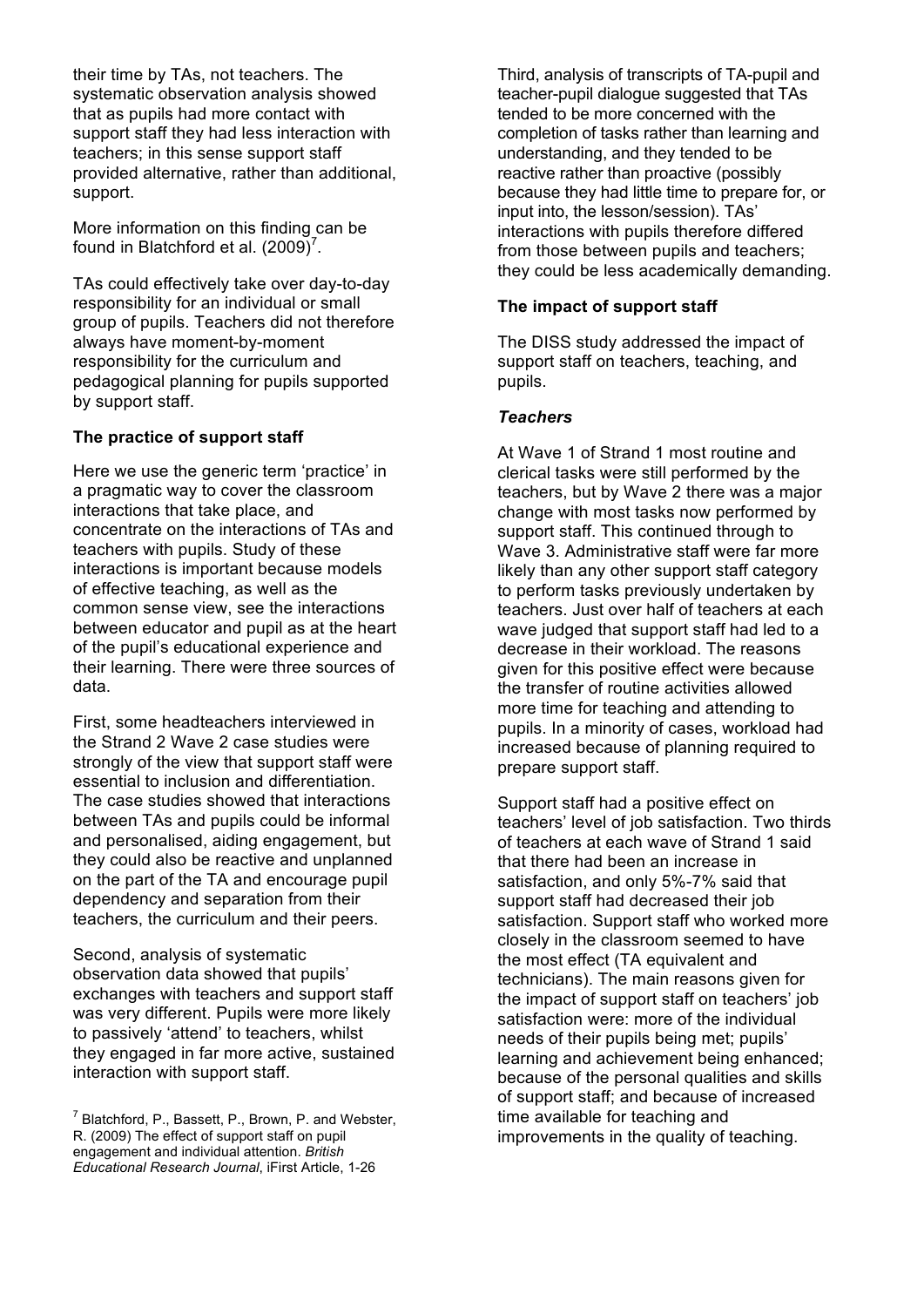There was also a positive view on the effect of support staff on teacher stress. Just under two thirds of teachers said that support staff had led to a decrease in their stress. Support staff with a more direct role in the classroom had most effect (TA equivalent and technicians). Teachers felt that a main reason for impact on stress levels was because of effects on teachers and their teaching (e.g., the teacher being able to share their workload or the pleasure of working as part of a team).

### *Teaching*

The Strand 1 surveys showed that the main ways that teachers felt that support staff had affected teaching were through: bringing specialist help; allowing more teaching; affecting curriculum / tasks / activities offered; taking on specific pupils; removing administrative and routine tasks; and allowing more time for planning and preparation. The Strand 2 systematic observations and case studies also showed a positive effect of classroom based support staff on individual attention and on classroom control, both of which were a welcome contribution to schools, especially those working under challenging conditions.

#### *Pupils*

The Strand 1 surveys showed that the main ways that teachers felt that support staff had affected the learning and behaviour of pupils were through: supporting specific pupils; bringing specialist help to teacher and classroom (e.g., technology skills, counselling, or careers advice); having a positive impact on the pupils' behaviour, discipline or social skills; allowing individualisation / differentiation; improving pupils' attitudes and motivation to work; and having general positive effects on learning and behaviour.

Systematic analysis of the extent to which the amount of extra support received by pupils over a school year improved their 'Positive Approaches to Learning' (e.g., distractibility, motivation and disruptive behaviour) showed little evidence of an effect at Wave 1 or at primary level for Wave 2, but at Wave 2 there was a strong effect of the level of additional support on all eight of the PAL outcomes at Year 9

(secondary). The more support received, the lower their distractibility and disruption and the better their relationships with peers, being independent and following instructions. These results were clearly significant even after controlling for other pupil characteristics like prior attainment and SEN.

At both Wave 1 and 2 there was a consistent negative relationship between staff ratings of the amount of support a pupil received and the progress they made over the year in English and mathematics, and in addition at Wave 2 in science. The more support pupils received over the year, the less progress made. The study was longitudinal and not just cross-sectional, and the statistical analysis therefore examined relationships between the amount of support and pupils' educational *progress* (rather than just attainment at the end of year). A similar though less marked trend was found with measures of the amount of support taken from the systematic observation data.

The analyses indicated that these findings were not explainable in terms of the characteristics of the pupils themselves because the analysis also controlled as far as possible for other factors that might be expected to explain the relationship, such as SEN status, gender, pupil family income (indexed by eligibility for free school meals), income deprivation, ethnic group, pupil age, and English as an additional language. The analysis therefore examined the independent effect of additional support over and above these child characteristics. Further analyses showed that the negative relationship with support was not attributable to pupils who were making less progress being allocated more support over the year, and results were not attributable to any bias resulting from missing data.<sup>8</sup>

 $8$  The research was not able to test the possible relationships between individual characteristics of support staff, e.g., experience and qualifications, and pupil outcomes, but, as discussed in the Strand 2 Wave 2 Report (Blatchford et al., 2009), these seem unlikely to be a main factor in explaining the relationships between support and progress.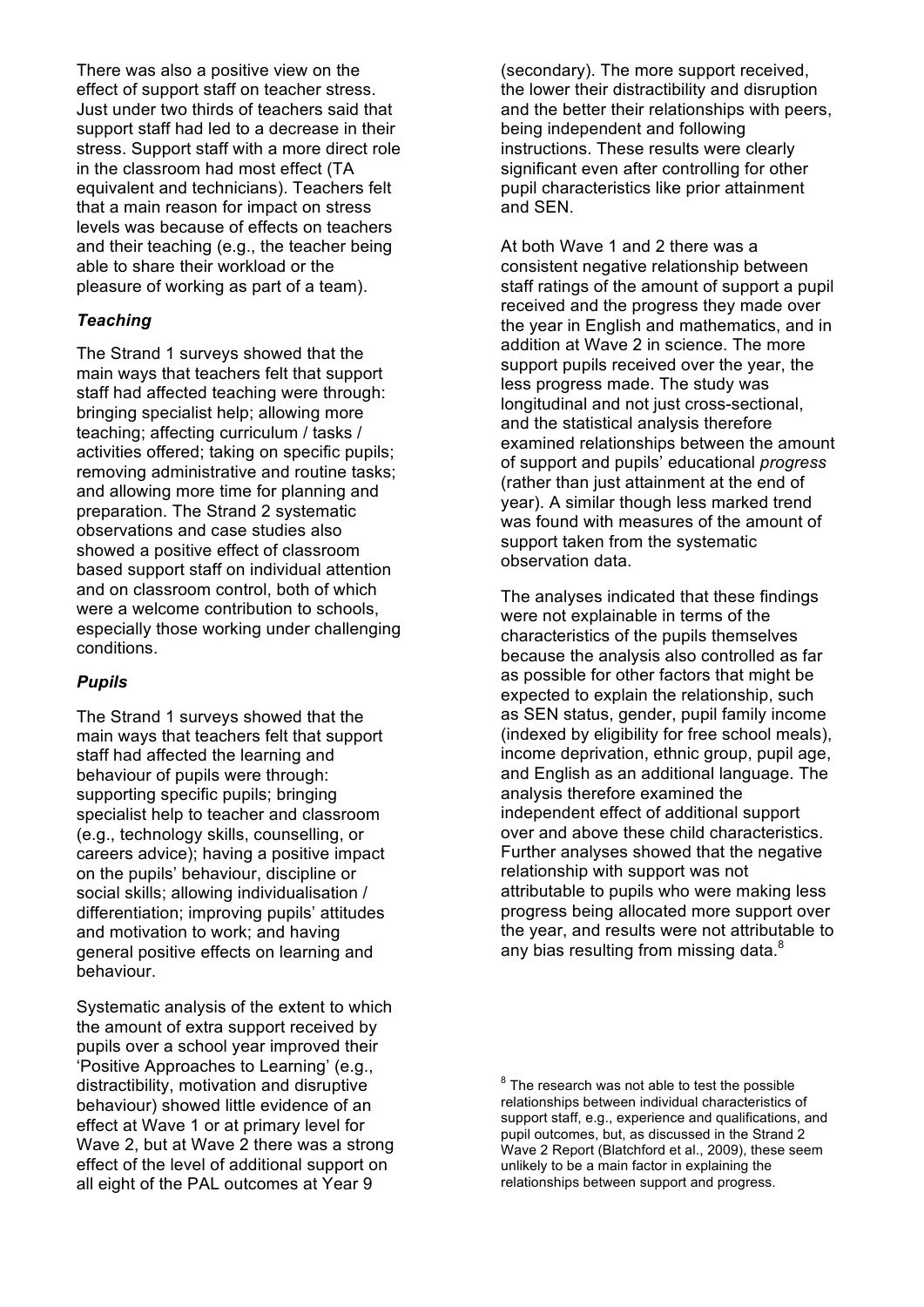## **Conclusions**

The large scale, five-year DISS project has produced results on all categories of support staff, in terms of their characteristics, conditions of employment, preparedness, deployment, and practice. Taken together these components provide the basis for what we call the 'Wider Pedagogical Role' (WPR) of (particularly classroom or pupil based) support staff $9$ . The WPR model can help identify the possible factors and levels that need to be considered when seeking to account for effects of support on academic progress. It helps show that the effectiveness of support should not be personalised or individualised just to properties of individual pupils or TAs because this would seriously underplay the situational and structural factors within which TAs have to work and which will affect their impact. The practice of support staff therefore needs to be seen in the context of decisions made about their deployment by teachers and headteachers, which are largely outside their control, and also in the context of their preparedness and conditions of employment. In reality it is likely that individual characteristics and situational and structural factors will all be important and that there will be a complex interplay of relationships between the various components. It is not possible on the basis of the DISS data to exactly test these explanations and more research is needed on relationships between the WPR components and with pupil learning and behaviour.

## *The positive potential role of support staff*

Though some of the results presented here have identified problems in current deployment and practice we would not want to give the impression that support staff do not have an important role to play. Classroom based support staff have huge potential in helping teachers and pupils, e.g., through their impact on teaching and learning, and this is certainly the view conveyed by practitioners. But the DISS study raises serious questions concerning the way they are currently deployed in

schools, and this is one reason why supported pupils may not make as much progress as expected.

The DISS project findings have wide significance in the context of concern with the lack of progress made by some pupils in school. Given that lower attaining pupils are more likely to be given extra support it is vital that this is well organised and effective. More research is needed on the impact of support staff, but enough is known from the DISS project and other research (e.g., Vincett, Cremin and Thomas,  $2005^{10}$ ) to provide the basis for advice on the deployment of support staff. A summary of recommendations from the DISS project are provided at the end of this report.

Setting the DISS results on impact in the context of other studies suggests one clear pattern. A recent systematic review by Alborz, Pearson, Farrell and Howes  $(2009)^{11}$  shows that studies which have examined the effect of support staff when they are prepared and trained for specific curricular interventions (most studies have been in the area of literacy), with support and guidance from the teacher and school about practice, tend to show positive effects on pupil progress. In contrast, the DISS project examined the effect of the amount of support as it occurred under everyday conditions and there are concerns about their lack of preparedness, the way pupils can be separated from the teacher and the curriculum as a result of being supported by support staff, and the associations with academic progress. The DISS study is therefore assessing the effect of support staff under different conditions. The research on targeted interventions suggests that with appropriate training and guidance support staff can have a positive role to play in pupils' academic progress.

 $^9$  Webster, Russell, Blatchford, Bassett, Brown and Martin (in preparation). *The Wider Pedagogical Role of Support Staff*

<sup>10</sup> Vincett, K., Cremin, H. & Thomas, G. (2005) *Teachers and assistants working together*. Berkshire: OUP 11 Alborz, A., Pearson, D., Farrell, P., Howes, A. (2009) '*The impact of adult support staff on pupils and mainstream schools'*, DCSF/London, IoE, Evidence for Policy and Practice Information and Co-ordinating Centre (EPPI Centre)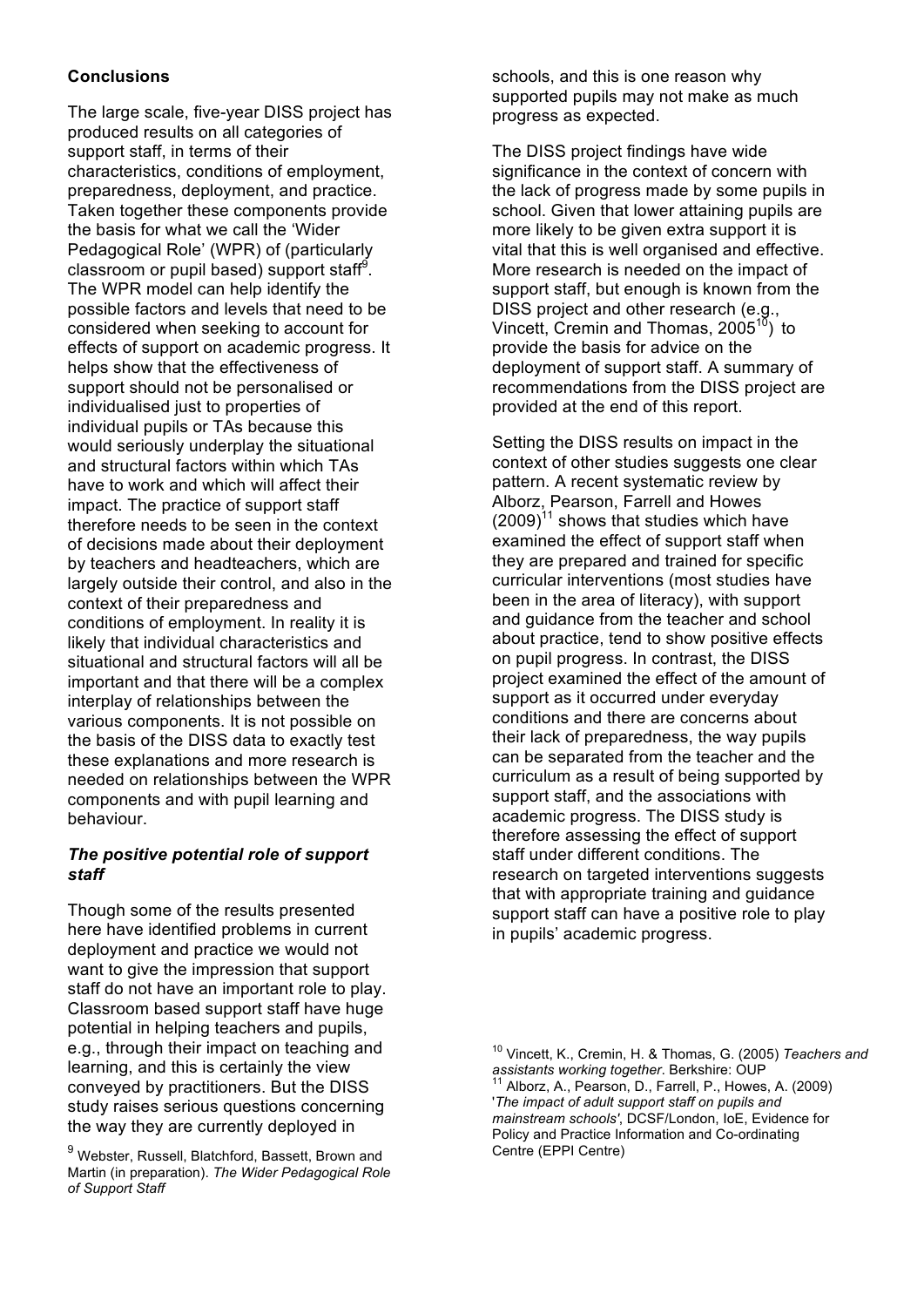# **Recommendations**

# *Conditions of employment*

- Though there are high levels of job satisfaction, there is a need for careful consideration, particularly of extra hours worked by support staff and conditions of employment, so that support staff are appropriately rewarded.
- ! More could be done to address the conditions of employment (e.g., supervision and line management) of support staff in secondary schools.

# *Preparedness*

- ! More needs to be done to prepare newly-qualified and in-service teachers with the necessary skills and preparation to help them manage the growing number of support staff with whom they work.
- ! More needs to be done to prepare, particularly classroom based, support staff for their role in schools, especially for the now common, pedagogical, instructional role with pupils.
- ! More time should be available for joint planning and feedback, and recommendations should also be made concerning ways in which TAs can be deployed effectively.

# *The deployment of support staff*

- Schools should examine the deployment of classroom or pupil based support staff to ensure that they do not routinely support lower attaining pupils and pupils with SEN.
- ! We suggest that pupils in most need should get more not less of a teacher's time.
- ! Teachers should take responsibility for the lesson-by-lesson curriculum and pedagogical planning for all pupils in the class, including those pupils being supported by support staff.

# *The practice of support staff*

! More work on conceptualising the pedagogical role of TAs in their everyday interactions with pupils is required and needs to be built into professional development, school deployment decisions and the management, support and monitoring of support staff.

## *The impact of support staff*

- **EXEC** Schools need to explicitly and rigorously set out the quality of provision and support in relation to anticipated academic outcomes.
- ! More research is needed which seeks to examine effects not just of the amount of support (as in DISS), but particular facets of the 'Wider Pedagogical Role' of support staff on pupil learning, behaviour and attitudes to learning.

## **Additional Information**

The full report (DCSF-RR148) can be accessed at www.dcsf.gov.uk/research/

Further information about this research can be obtained from Sarah Baker, Schools Analysis and Research Division, 1F Area G, DCSF, Mowden Hall, Staindrop Road, Darlington DL3 9BG

Email: sarah.baker@dcsf.gsi.gov.uk

*The views expressed in this report are the authors' and do not necessarily reflect those of the Department for Children, Schools and Families.*